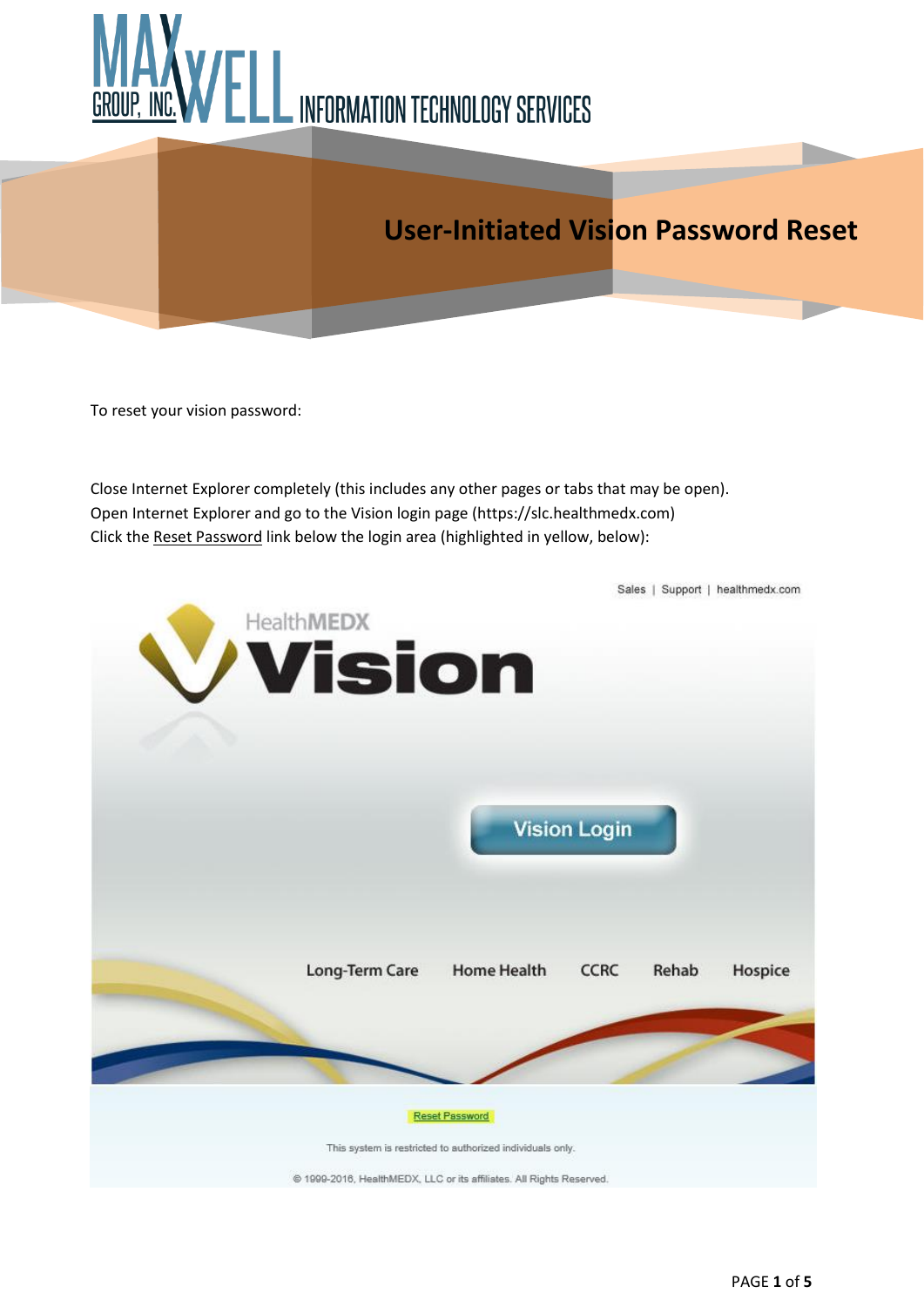

Now, fill in your vision username, the security code, and the verification code, then click submit (highlighted in yellow, below).

Your vision username should have a community abbreviation followed by a hyphen and your first initial and last name (e.g. LL-JDoe, for Jane Doe that works at the Lakes at Litchfield).

Your Security Code is the last four digits of your social security number.

The Verification code should match the image above.

| Action<br>Username | Reset Password<br>∨<br>嵛<br>XX-XXXXXX                                                                                                                     |
|--------------------|-----------------------------------------------------------------------------------------------------------------------------------------------------------|
| Security Code      | 剂<br>                                                                                                                                                     |
|                    | Verification: Please type the characters from this picture<br>into the space provided below                                                               |
|                    | $\begin{array}{c} \textcircled{\small 1} \ \textcircled{\small 2} \ \textcircled{\small 3} \end{array}$<br><b>B. YORK YORK YORK YORK?</b><br>inat<br>通常常品 |
| Verification       | <b>PRNE</b><br>$\pmb{\times}$                                                                                                                             |
|                    | Submit<br><b>Return to Vision Login</b>                                                                                                                   |

Password Unlock and Reset Instructions For "User Name:" Enter your Vision User Name For "Security Code:" Enter your PIN number

Click Submit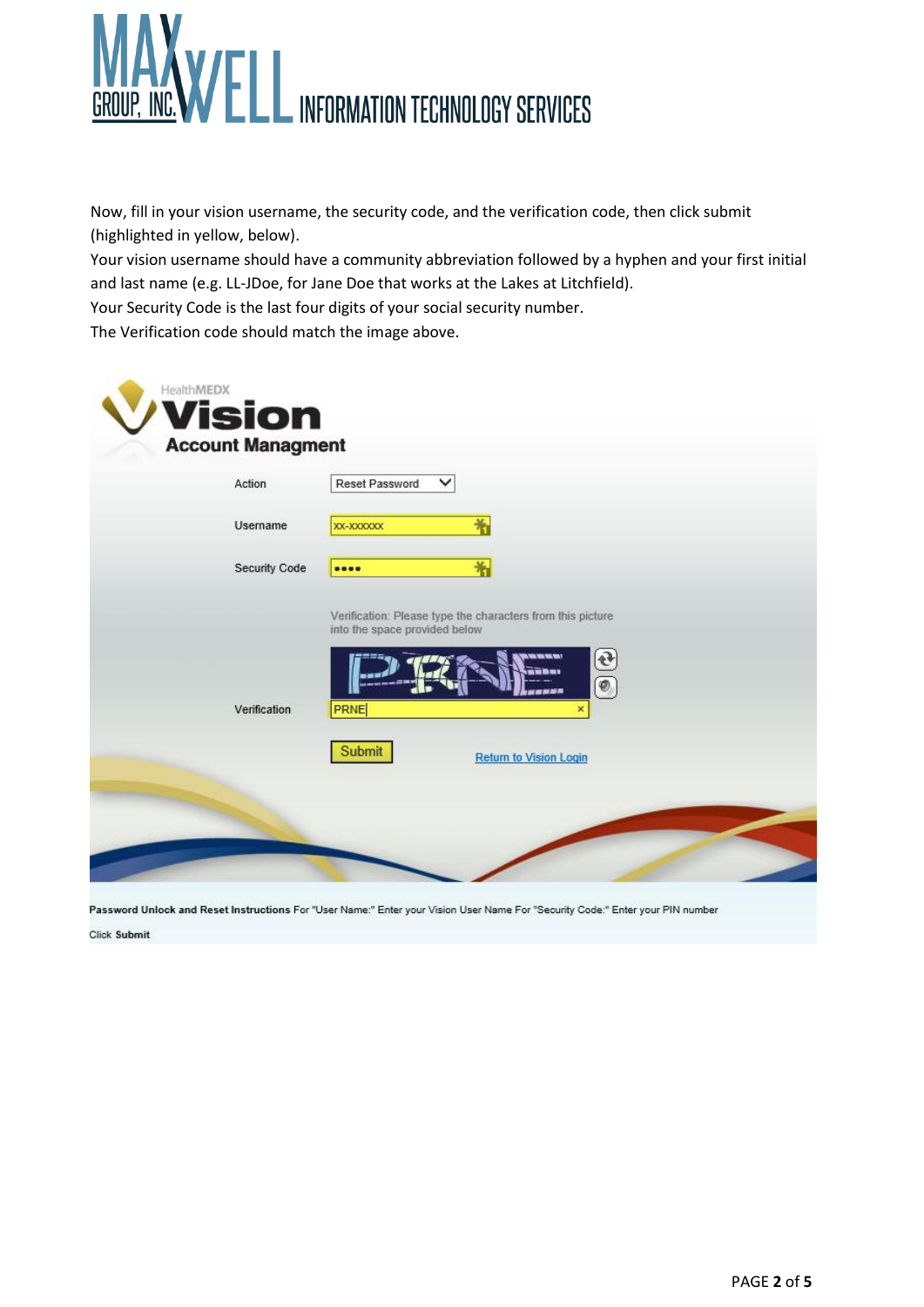

Now, you should see your new password in green under the Vision logo (highlighted in yellow, below). Write your temporary password down, or copy and paste it into a word document (with no spaces). Then, click return to Vision Login.

| Action        | Reset Password<br>✓                     |
|---------------|-----------------------------------------|
| Username      | 嵛<br>max-tuser                          |
| Security Code | 制                                       |
| Verification  |                                         |
|               | Submit<br><b>Return to Vision Login</b> |

Password Unlock and Reset Instructions For "User Name." Enter your Vision User Name For "Security Code." Enter your PIN number

Click Submit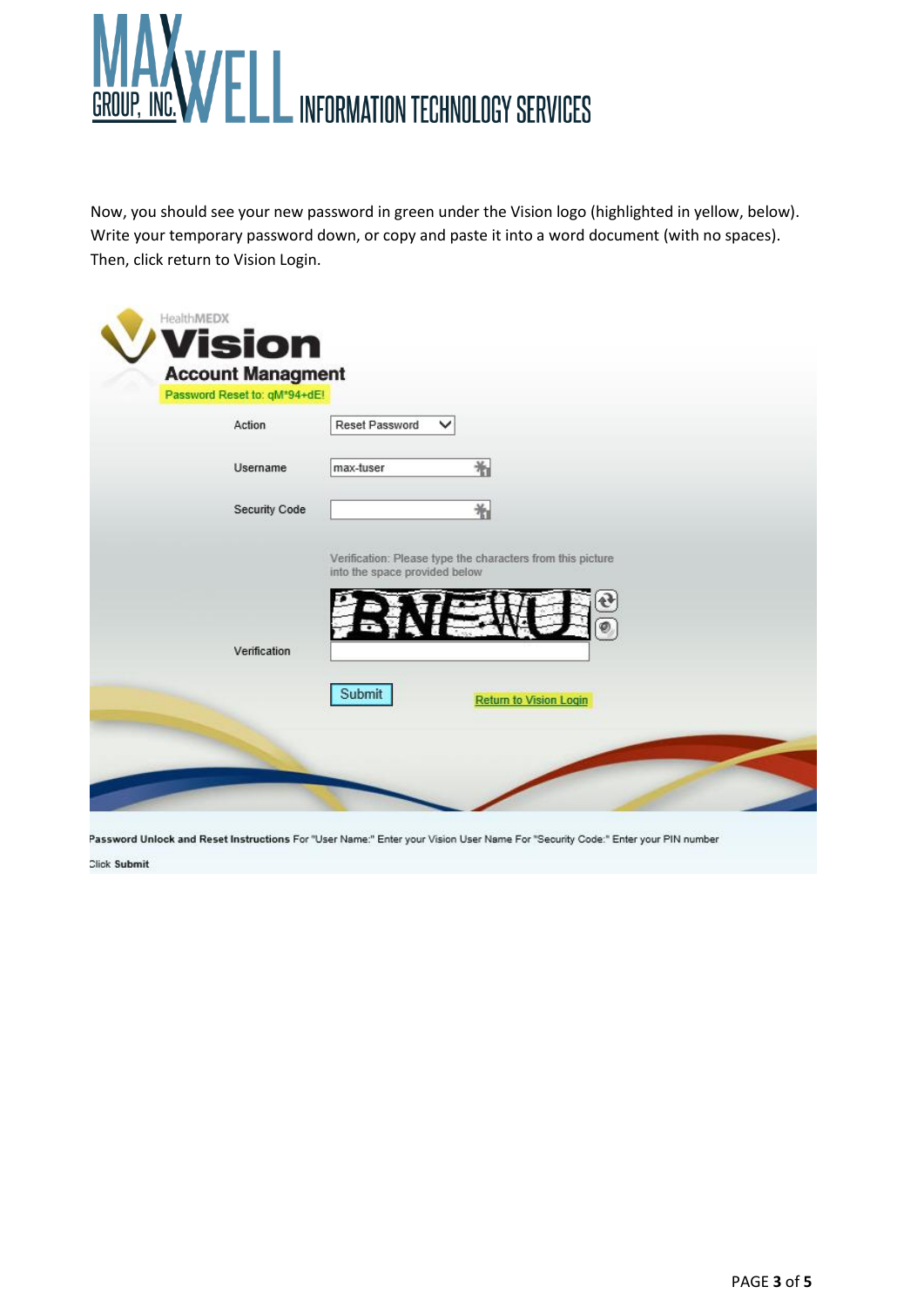

Login to Vision with your username and your temporary password:

## iexplore.exe

The server slc.healthmedx.com is asking for your user name and password. The server reports that it is from healthmedx.com.

| XX-XXXXXXX<br><br>Remember my credentials |
|-------------------------------------------|
| Cancel<br>ΩK                              |

You should see the Vision Password Manager site. Fill out your username, Old Password, New Password, confirm your new password, then press OK (highlighted in yellow, below). Your "Old" Password will be the temporary on that you copied or wrote down earlier.

## **Vision Password Manager**

Your password has expired. You can change it now.



Help with user IDs and passwords

**Contact HealthMEDX Support**